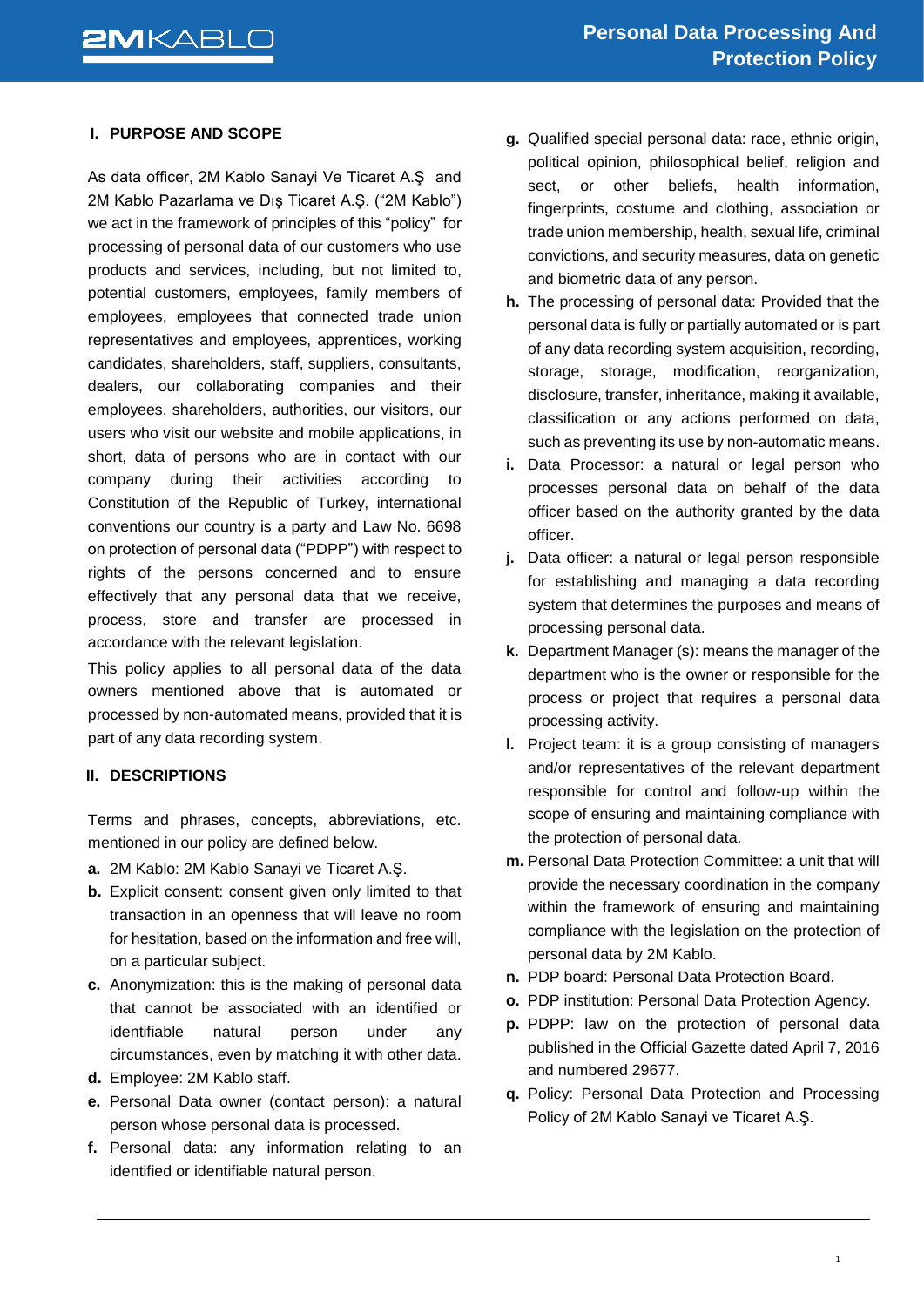## **III. DUTIES AND RESPONSIBILITIES**

In all activities for processing and protection of personal data within the framework of the PDP policy, the PDP Committee will be the guide. All our employees, stakeholders, dealers, suppliers, solution partners, consultants throughout our company and their employees, our guests, our visitors and related third parties whose personal data is processed, including but not limited to are obliged to comply with 2M Kablo PDP policy and cooperate with the PDP committee in the disposal of risks from a legal point of view. The PDP Committee is responsible for ensuring that all bodies and departments of our company comply with the PDP policy. The PDP Committee shall carry out the duties and responsibilities assigned to it in accordance with the PDP policy. In this context, as a data officer, the duties and responsibilities of the PDP Committee within our company are defined as follows.

#### **III.I Personal Data Protection Committee**

Within the framework of PDPP and in the process of compliance with this law, a PDP Committee has been established within our company. Committee is obliged to;

- **a.** Ensure compliance with this policy throughout our company and effective implementation of the personal data protection and regulatory compliance program provided for by the policy,
- **b.** Carry out the necessary assignments and coordination within the daily activities for the implementation of the PDP policy,
- **c.** identify and inform management of the issues that need to be done to ensure compliance with the legislation on the protection of personal data, express an opinion on issues of this scope spontaneously or on request, or perform the necessary actions to obtain an expert opinion on this issue,
- **d.** To raise awareness of legislation and information security issues within the scope of personal data protection within our company and before the institutions in which our company cooperates, to ensure that the necessary training is carried out for the employees of our company who process personal data,
- **e.** Maintain and monitor the necessary communication with public institutions and private organizations for the protection of personal data, especially the PDP institution and the PDP Board,
- **f.** Manage applications of personal data owners, make final decisions on them and ensure timely response to applications,
- **g.** Ensure that our company's personal data processing inventory is kept up to date and that the necessary notifications are made to the registry of data officers,
- **h.** Ensure that the necessary records are kept to prove our company's compliance with the personal data protection legislation within the scope of the PDP policy,
- **i.** Investigate noteworthy case studies in terms of data security, personal data owners and to determine and apply the necessary measures to reduce or and to minimize the risks that may arise regarding the company, personal data owners and ensure that the necessary notifications are made to the board of PDP,
- **j.** Ensure that the PDP policy reflects the requirements of legal, technological and organizational changes, and ensure that our company is aware of such changes in a timely manner,
- **k.** Ensure that PDP policies are reviewed for certain periods and submitted for management approval, together with the reasons for the projected changes,

#### **III.II Department Managers**

The manager of that department is responsible for carrying out data processing activities within the processes of the relevant unit in each department within our company.

The Department Manager, within his department, fulfills the requirements of the PDP Policy and legislation and works in cooperation with the contact person and the PDP Committee in this context. In these matters, he receives support from other employees within his department and can delegate responsibility when necessary.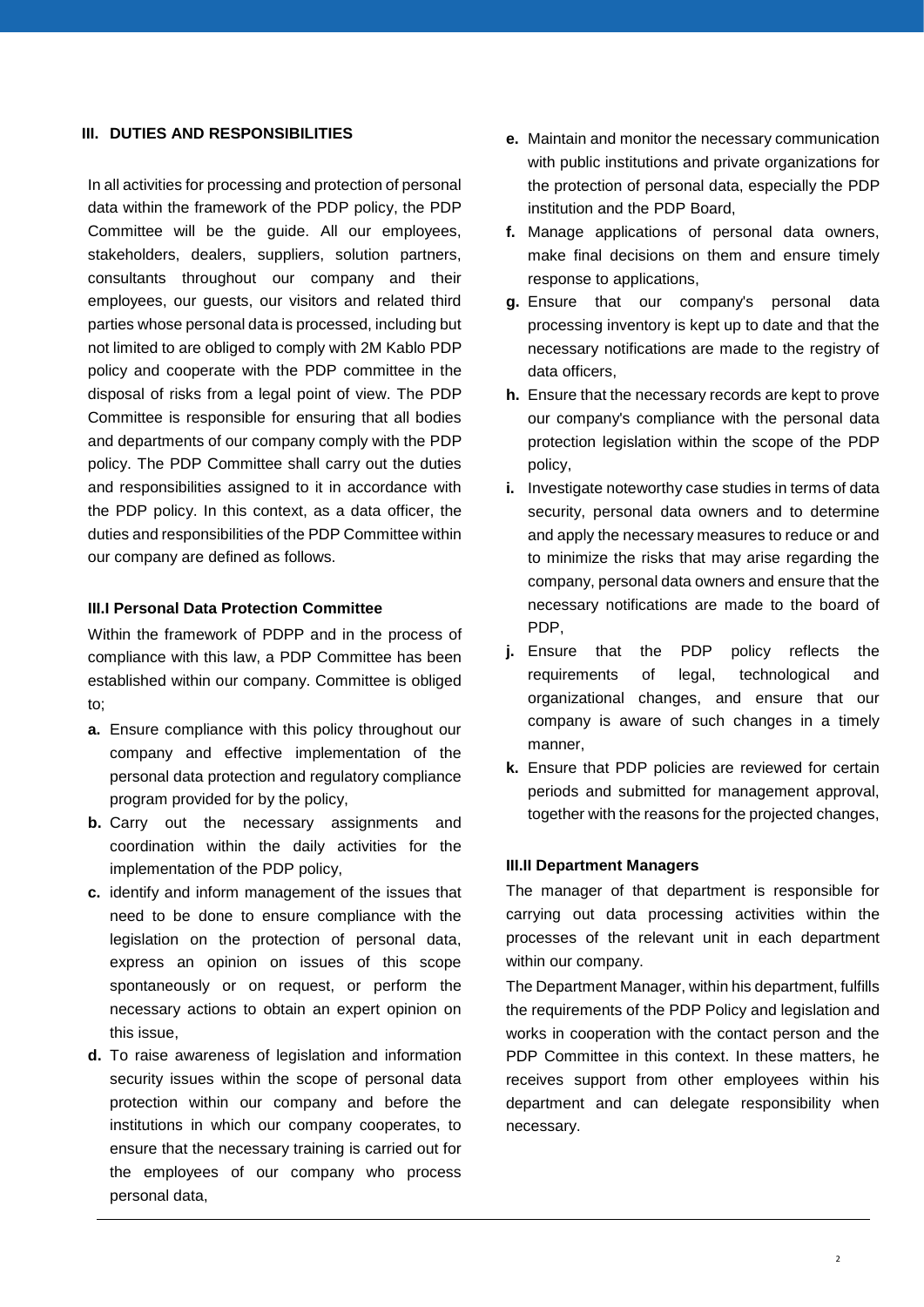#### **III.III All Employees**

All employees of our company are obliged to master the policies of PDP and to follow the rules contained in their content. In this context, all employees of our company continue to work in harmony with the PDP Committee and its contact person, make feedback on improving the PDP Policy and act in cooperation.

In case of violation of PDP policies and procedures, the necessary legal means will be applied within the framework of the Labor Law and related laws.

#### **IV. PRINCIPLES OF POLICY**

In accordance with 20th article of the Constitution and 4th Article of the PDP law regarding the processing of personal data our company is engaged in personal data processing according to the law and the rules of honesty in a correct and updated way for specific, clear and legitimate purposes in a purposeful, limited and measured form and retains personal data for as long as required by law or for the purpose of processing personal data.

Within the scope of the field of activity our company processes personal data, identity, contact information, usage habits, financial data, health data, claims and complaints management data related to all kinds of products of our customers who benefit from their products and services, potential customers, employees, trade unions to which our employees are affiliated, representatives and employees, interns, employee candidates, shareholders, officials, suppliers, consultants, authorized sellers, authorized services, the companies we cooperate with and their employees, shareholders, officials, visitors, our users who visit our website and mobile applications, in short, personal data belonging to people who have been in contact with our company during our activities data such and this data is processed for the purposes of fulfilling the financial and legal obligations of the company, as well as the fact that data holders can benefit from 2M Kablo products and services, be informed of marketing, promotions and innovations, performance of the work, fulfillment of the requirements of the contract on the basis of the following criteria, provided that data owners are informed and consent is

obtained in cases where explicit consent is required by law.

## **V. TERMS OF PROCESSING OF PERSONAL DATA**

The basis of personal data processing may be one or more of the following conditions.

**a.** Having the explicit consent of the personal data owner

One of the conditions for processing personal data is the explicit consent of the data owner. The explicit consent of the owner of personal data must be disclosed on a specific issue, based on information and of free will. Personal data may be processed without the explicit consent of the data owner in case of the existence of the following personal data processing conditions.

**b.** Clearly stipulated in the laws

If the personal data of the data owner is clearly provided for in the law, in other words, if there is a clear provision in the law regarding the processing of personal data, the existence of this data processing requirement may be mentioned.

**c.** Inability to obtain explicit consent of the person concerned due to actual impossibility The personal data of the data owner may be processed if the processing of personal data of a person who cannot disclose his consent due to actual impossibility or whose consent cannot be valid in case it is mandatory to protect the life or body integrity of himself or another person.

**d.** Direct interest in the establishment or execution of the contract

Personal data may be processed if it is necessary to process personal data because it is directly related to the establishment or execution of a contract to which the data subject is a party.

**e.** Fulfilling the company's legal obligation If processing is mandatory for our company to fulfill its legal obligations, the personal data of the data owner may be processed.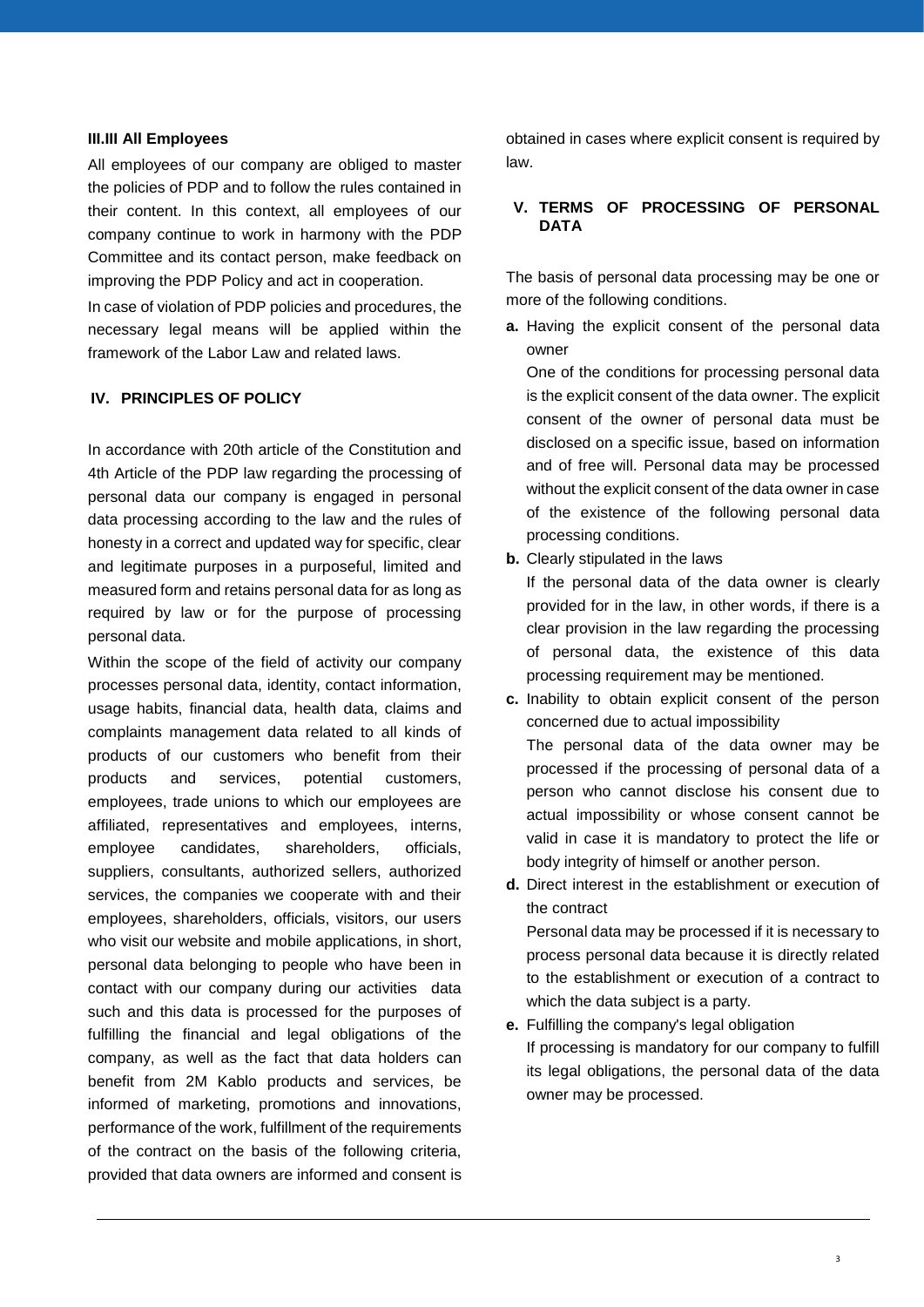**f.** Publicizing the personal data of the personal data owner

If the data owner has publicly disclosed his personal data, the relevant personal data may be processed for limited purposes.

**g.** Data Processing is mandatory for the establishment or protection of a right

If data processing is mandatory for the establishment, use or protection of a right, the personal data of the data owner may be processed.

**h.** Data Processing is mandatory for the legitimate interest of our company

Personal data of the data owner may be processed if data processing is mandatory for the legitimate interests of our company, provided that it does not damage the fundamental rights and freedoms of the personal data owner.

# **VI. PROCESSING OF SPECIAL-NATURE PERSONAL DATA**

Special qualified personal data is processed by our company by taking all necessary administrative and technical measures in accordance with the legislation and the principles set out in this policy and in the presence of the following conditions:

**a.** Personal data of special nature other than health and sex life may be processed without the explicit consent of the data owner, if expressly provided for by law. Otherwise, the explicit consent of the data owner will be obtained.

**b.** Personal data of special quality related to health and sex life, protecting public health, preventive medicine, medical diagnosis, conducting treatment and care services may be processed without explicit consent by persons or authorized institutions and organizations under the obligation to keep confidential for the purpose of planning and managing health services and these services. Otherwise, the explicit consent of the data owner will be obtained.

As 2M Kablo, our purpose for processing personal data with special qualifications is as given below.

**Fulfillment Of Obligations Arising From The** Employment Contract And Legislation For Employees

- **Follow-Up and Execution Of Legal Affairs**
- **Planning Human Resources Processes**
- Conduct / Audit of Business Activities
- **Conducting Occupational Health / Safety Activities**
- **Providing Information to Authorized Persons,** Institutions And Organizations

# **VII. PURPOSES OF PROCESSING PERSONAL DATA**

Limited to the purposes and conditions within the personal data processing terms specified in the paragraph 2nd paragraph of 5th article and 3rd paragraph of 6th article of PDP Law, our company processes personal data with the following purposes and conditions. These objectives and conditions are:

- **Execution of information security processes**
- Conducting the selection and placement processes of employee candidate / trainee / student
- From the point of view of employees; creation of a personal file, determination of whether they are capable of constantly fulfilling the requirements of the job, creation of private health insurance, creation of a health file,
- **Execution of application processes of employee** candidates
- **Execution of employee satisfaction and loyalty** processes
- **Fulfillment** of obligations arising from the employment contract and legislation for employees
- **Execution of ancillary rights and interests processes** for employees
- Conducting audit / ethical activities
- Other-conducting meeting activities
- conducting educational activities
- **Execution of access powers**
- Carrying out activities in accordance with the legislation
- Carrying out finance and accounting works
- Invoice issuing and collection operations,
- **Financial reconciliation with related business** partners and other third parties,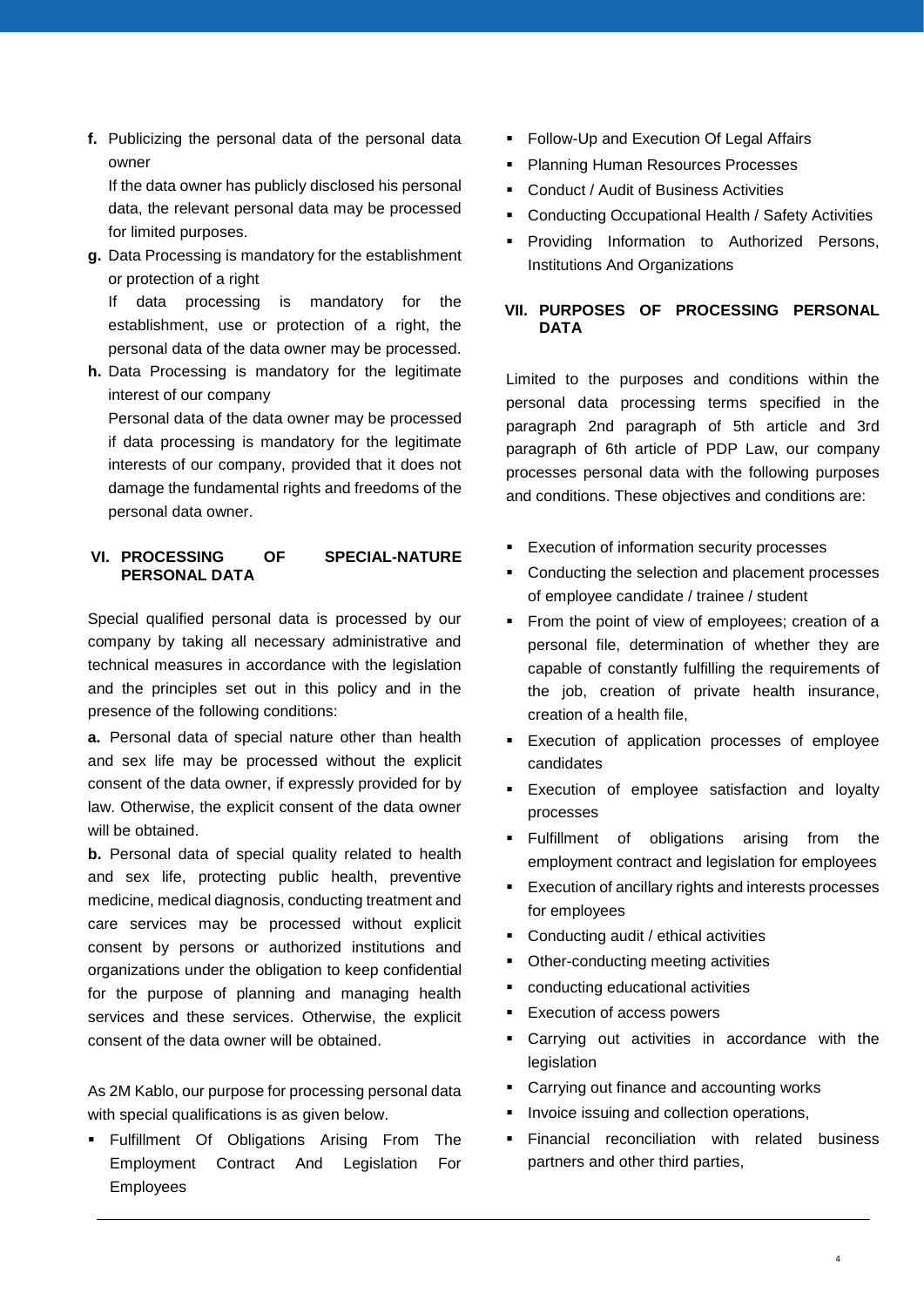- **Ensuring physical space security**
- **Execution of assignment processes**
- **Follow-up and execution of legal affairs**
- Conducting internal audit/ investigation / intelligence activities
- Conducting communication activities
- **Planning human resources processes**
- Conduct / audit of business activities
- Conducting occupational health / safety activities
- **Taking and evaluating recommendations for** improving business processes
- Carrying out activities to ensure business continuity
- Conducting research and development and production activities
- Carrying out logistics activities
- Carrying out the processes of purchasing goods / services
- Conducting after-sales support services for goods / services
- **Execution of goods / services sales processes**
- **Execution of goods / services production and** operation processes
- **Execution of customer relationship management** processes
- **EXEC** Carrying out activities for customer satisfaction
- Organization and event management
- **Execution of performance evaluation processes**
- **Execution of risk management processes**
- Carrying out storage and archive activities
- **Execution of contract processes**
- **Follow-up of requests / complaints**
- **Ensuring the security of movable property and** resources
- **Execution of wage policy**
- **Execution of investment processes**
- Conducting talent / career development activities
- **Providing information to authorized persons,** institutions and organizations
- **Execution of management activities**
- **•** Creation and tracking of visitor records
- **Purchasing services from external sources,**
- Receiving services on issues that are not covered within their area of expertise,
- **I**dentity confirmation,
- **Providing the necessary information in accordance** with the requests and audits of official authorities,
- **Publication of visual and auditory data obtained in** competitions, organizations, studies and other activities within the scope of the field of activity for the purpose of creating corporate memory and developing work
- Use of the data obtained through the website or social media channels for marketing purposes through 3rd party agencies,
- **Fulfillment of legal obligations,**
- Execution/monitoring of reporting and risk management operations,

# **VIII. DISCLOSURE OF PERSONAL DATA OWNER**

In accordance with 10th article of PDP Law and secondary legislation our company informs the owners of personal data about who is responsible for the data, for what purposes their personal data is processed, for what purposes it is shared with whom, by what methods it is collected and the legal reason and the rights of the data owners within the scope of the processing of their personal data.

## **IX. TRANSFER OF PERSONAL DATA**

Our company is entitled to transfer the personal data of the personal data owner and special qualified personal data to third parties (third party companies, group companies, third party real persons) by taking the necessary security measures for the purposes of personal data processing in accordance with the law. Personal data may be transferred by our company to third parties, provided that legal, technical and administrative measures are taken in accordance with applicable legislation and regulations, if one or more of the following conditions exist, even without the explicit consent of the data owner.

 Clearly foreseeing the relevant activities related to the transfer of personal data in the law,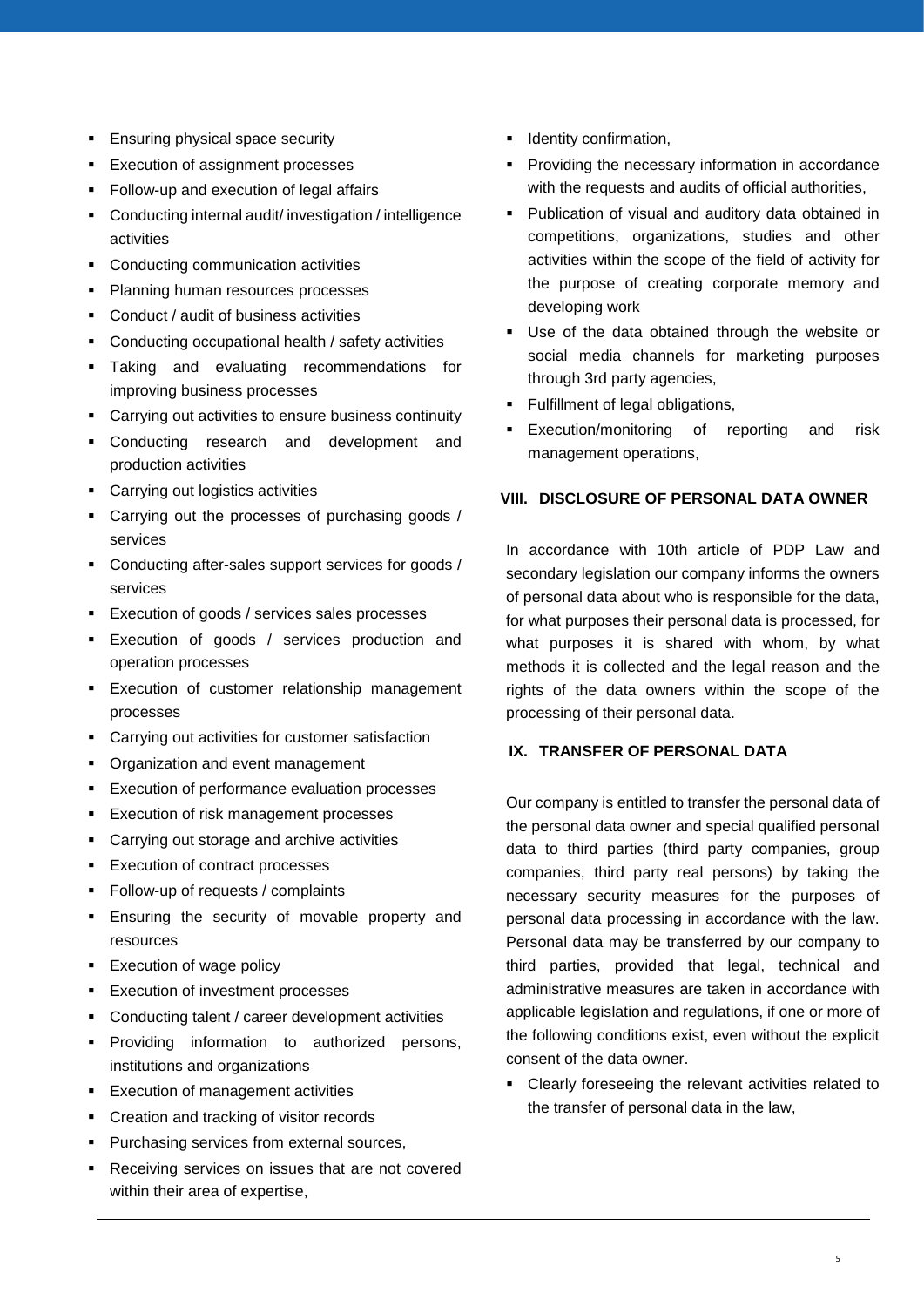- The transfer of personal data by the company is directly related and necessary to the establishment or execution of a contract,
- The transfer of personal data is mandatory for our company to fulfill its legal obligation,
- Disclosure of personal data by the data owner,
- The transfer of personal data by the company is mandatory for the establishment, use or protection of the rights of the company or the data owner or third parties,
- It is mandatory to carry out personal data transfer activities for the legitimate interests of the company, provided that they do not harm the fundamental rights and freedoms of the data owner,
- A person who cannot disclose his consent due to actual impossibility, or whose consent is not granted legal validity, it is required to protect the life or body integrity of himself or someone else.

In addition to the above, personal data may be transferred to foreign countries declared by the board to have adequate protection in the presence of any of the above conditions. In the absence of adequate protection, in accordance with the data transfer requirements provided for in the legislation, may be transferred to foreign countries where data officers in Turkey and in the relevant foreign country undertake adequate protection in writing and have the permission of the Board.

# **X. SPECIAL QUALIFIED PERSONAL DATA TRANSFER**

Special qualified personal data is processed by our company by taking all necessary administrative and technical measures in accordance with the legislation and the principles set out in this policy and in the presence of the following conditions:

- **a.** Personal data of special nature other than health and sex life may be processed without the explicit consent of the data owner, if expressly provided for by law. Otherwise, the explicit consent of the data owner will be obtained.
- **b.** Personal data of special quality related to health and sex life, protecting public health, preventive medicine, medical diagnosis, conducting treatment and care services may be processed without

explicit consent by persons or authorized institutions and organizations under the obligation to keep confidential for the purpose of planning and managing health services and these services. Otherwise, the explicit consent of the data owner will be obtained.

In addition to the above, personal data may be transferred to foreign countries with adequate protection in the presence of any of the above conditions. In the absence of adequate protection, in accordance with the data transfer requirements stipulated in the legislation, it can be transferred to foreign countries where data controllers in Turkey and the relevant foreign country undertake adequate protection in writing and where there is a data controller who undertakes adequate protection in that country.

#### **XI. PERSONAL DATA RETENTION PERIODS**

Our company stores personal data during the period specified in these legislation, taking all necessary legal, technical and administrative measures in accordance with the scope of PDPP, if provided for in the relevant laws and regulations.

If no time is specified in legislation regarding the duration of the personal data that should be kept, depending on the activity that our company conducts when processing this data personal data is stored for a period of time that requires it to be stored in accordance with practices and industry practices and it is then deleted, destroyed or anonymized in accordance with the relevant policy created by our company according to the nature of the data.

If the purpose of processing personal data has ceased or if the retention periods determined by our company and the relevant legislation have reached the end and if personal data constitute evidence in possible legal disputes. it may be stored for the purpose of asserting the relevant right related to personal data or establishing a defense. Time-out periods for asserting the time periods here, although the time-out periods have passed retention periods are determined based on examples of requests previously addressed to our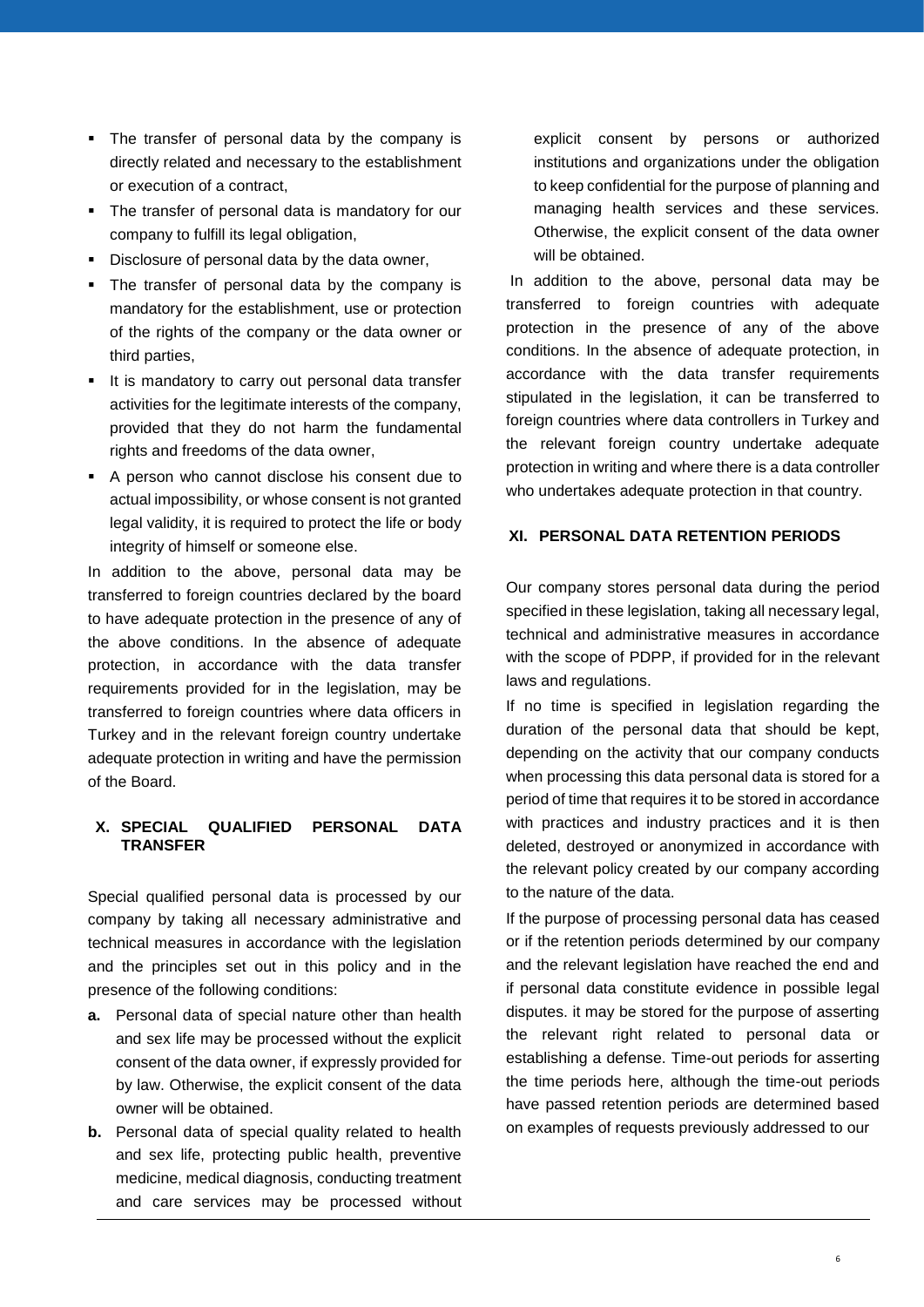company on similar issues. In this case, the personal data stored is not accessed for any other purpose and access to the relevant personal data is provided only when it should be used in the relevant legal dispute. Personal data is also deleted, destroyed or anonymized after the period mentioned herein has expired. Our principles for storing personal data are described in our company's "Personal Data Retention and destruction policy."

## **XII. RIGHTS OF PERSONAL DATA OWNERS AND EXERCISE OF THESE RIGHTS**

Personal data owners under PDPP are entitled to,

- **1.** Learn whether personal data has been processed,
- **2.** Request information about personal data if it has been processed,
- **3.** Learn the purpose of processing personal data and whether it is used for its purpose,
- **4.** Learn about third parties with whom personal data is transferred at home or abroad,
- **5.** Request that personal data be corrected if it is incomplete or incorrectly processed, and request that the transaction made in this context be notified to third parties where the personal data is transferred,
- **6.** If personal data is processed in accordance with the provisions of this law and other relevant laws, in the case of the disappearance of the reasons requiring processing, request destruction or deletion of personal data, request to be notified of the process the personal data transferred to third parties,
- **7.** Object to the occurrence of a result against the person himself by analyzing the processed data exclusively through automated systems,
- **8.** If personal data is damaged due to illegal processing, they have the right to request the removal of the damage.

Personal data owners are entitled to submit their requests for these rights to our company using methods determined by the board. In this direction the data owner can use the application form, which can be accessed at the [www.2mkablo.com](http://www.2mkablo.com/) address. Our company will evaluate the application made by the data subject and conclude the relevant request free of charge as soon as possible and no later than 30 (thirty)

days according to the nature of the request. However, if the transaction also requires a cost, a fee may be charged in accordance with the tariff set by the board.

## **XIII. REVIEW AND CONTROL XIV.**

By following the legal, technological and organizational changes and developments that may occur within the scope of personal data protection, the PDP board within our company ensures that the necessary actions are taken to make our company compatible with these developments.

The PDP Board examines personal data processing activities and any issues related to these activities themselves or upon complaint. As a result of the review, matters found to be not in compliance with the rules and/or legislation set out in the PDP policies and suggestions for improvement related to them are reported to the management by the PDP Board. In this context, the contact person follows the necessary works.

The PDP Board conducts a review at least 1 (one) time a year to ensure compliance with our company's personal data protection legislation. The review in question is carried out personally by the PDP Board.

As a minimum, the following considerations are examined in these review activities:

- **a.** Effective and correct implementation of PDP policies, duties and responsibilities are assigned by management, assumed and fulfilled by employees,
- **b.** Adequate level of training and awareness of employees,
- **c.** Accurate, complete and up-to-date personal data processing inventory, disclosure statements and other documents,
- **d.** Effective and adequate administrative and technical measures taken for personal data security,
- **e.** Being up-to-date with PDP policies in response to legal, technological and organizational developments.